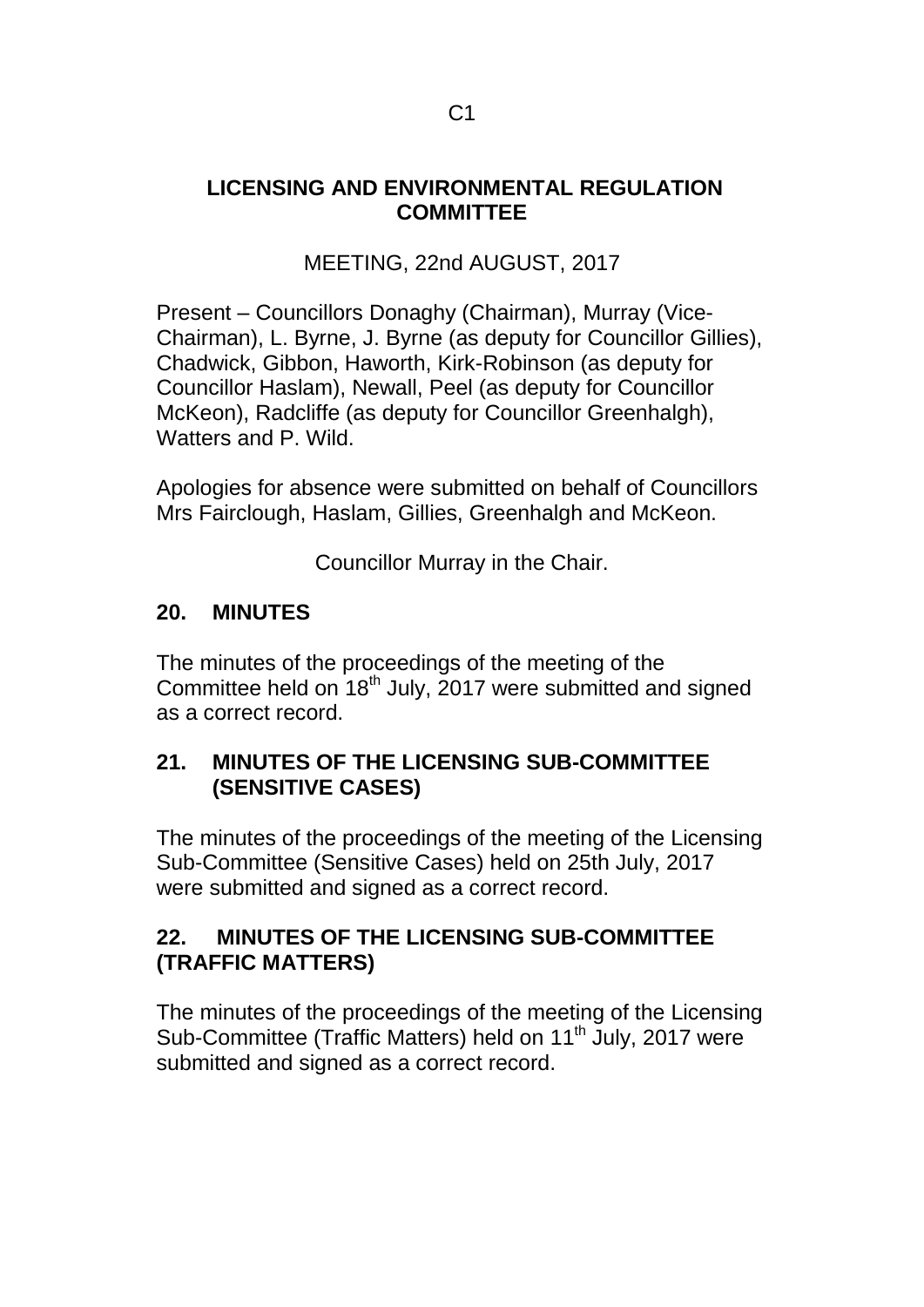# **23. APPLICATION TO RENEW A SEX SHOP LICENCE**

The Director of Place submitted a report which explained that an application to renew a sex shop licence had been received in respect of the premises at 201, St. George's Road, Bolton.

The report explained that the application had been advertised in accordance with the provisions of the Act.

The Police had not submitted any comments in respect of the renewal application.

If approved the licence would be valid for one year.

Resolved - That the application to renew the sex shop licence be granted.

### **Licensing and Environmental Regulation Committee (Acting as Licensing Act 2003 Committee**

No items

## **24. EXCLUSION OF PRESS AND PUBLIC**

Resolved – That, under Section 100A(4) of the Local Government Act 1972, the public be excluded from the meeting for the following items of business on the grounds that it involves the likely disclosure of exempt information as specified in paragraph 3 (financial and business affairs) of Part 1 of Schedule 12A to the Act; and that it be deemed that, in all the circumstances of the case, the public interest in its exemption outweighs the public interest in its disclosure.

### **25. APPLICATION TO RENEW A LICENCE TO DRIVE A PRIVATE HIRE VEHICLE LER/27/17**

The Director of Place submitted a report which set out details of an application which had been received to renew a licence to drive a private hire vehicle. The report went onto set out details of a misconduct matter by the applicant.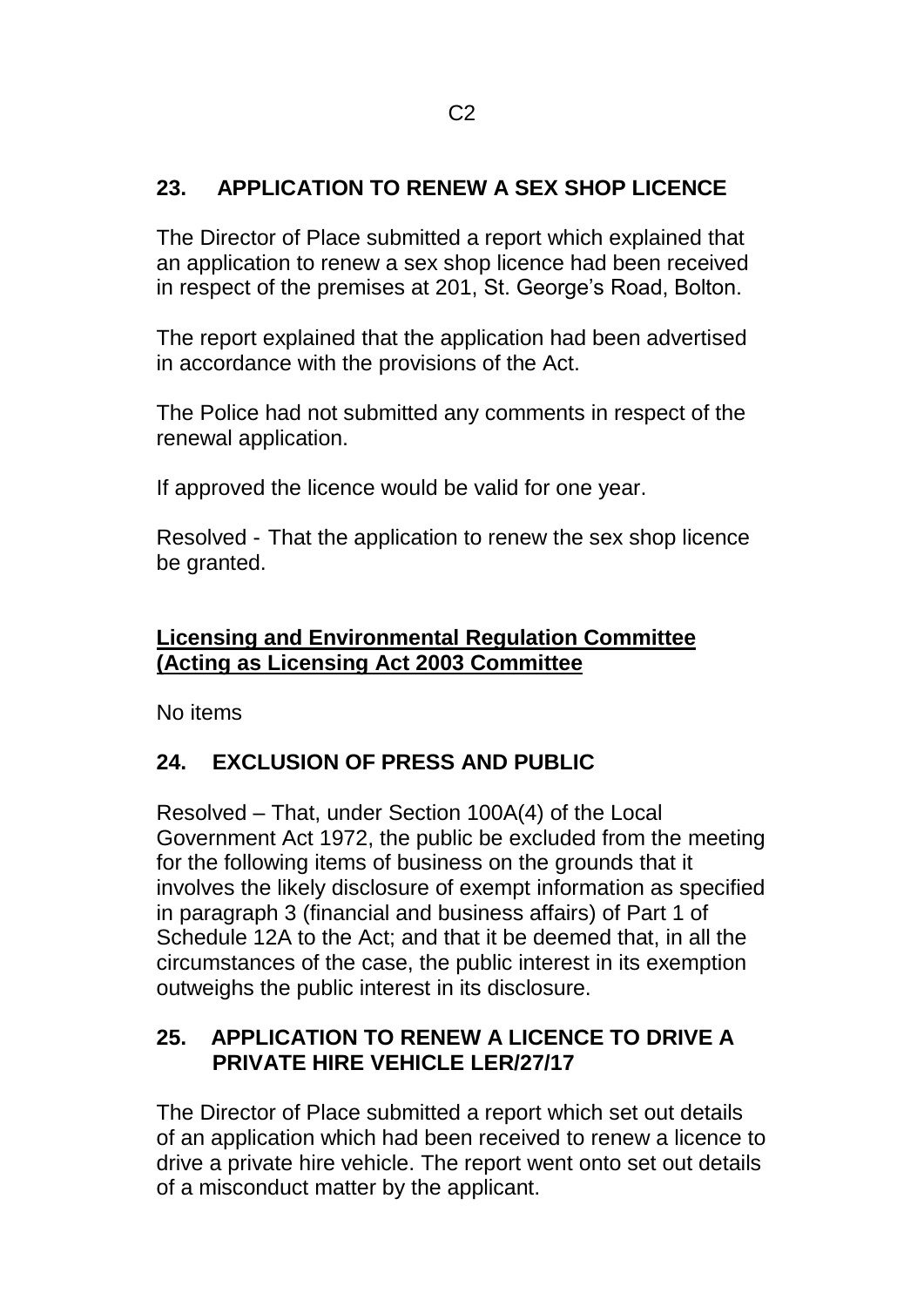The applicant attended the meeting and provided verbal evidence.

The Committee also heard verbal evidence from the Licensing **Officer** 

Resolved – That the licence to drive a private hire vehicle be renewed but suspended for a period of six months on the basis that the Committee is not satisfied that the driver is a fit and proper person to hold a licence at this time.

Following consideration of all the evidence the Committee noted that the driver had been convicted on 26<sup>th</sup> June, 2017 of using a vehicle uninsured against third party risks and illegially plying for hire.

Drivers are placed in a position of trust and have a duty to conduct themselves in a lawful and professional manner at all times.

The Committee also took account of the following –

- The driver had been convicted on  $26<sup>th</sup>$  June, 2017 of using a vehicle uninsured against third party risks and illegally plying for hire. The driver had been caught during a plying for hire enforcement exercise;
- The Council's Policy indicates that where a person has been convicted of a major traffic offence such as using a vehicle uninsured against third party risks and the conviction date is less than three years then this would generally mean that the licence would be refused;
- The supplementary guidance attached to the Policy on offences under the Town Police Clauses Act, 1847 was also relevant to the determination of the matter;
- The committee noted the driver's contrition for the offences and his previous good character and driving record. He also explained that he had changed his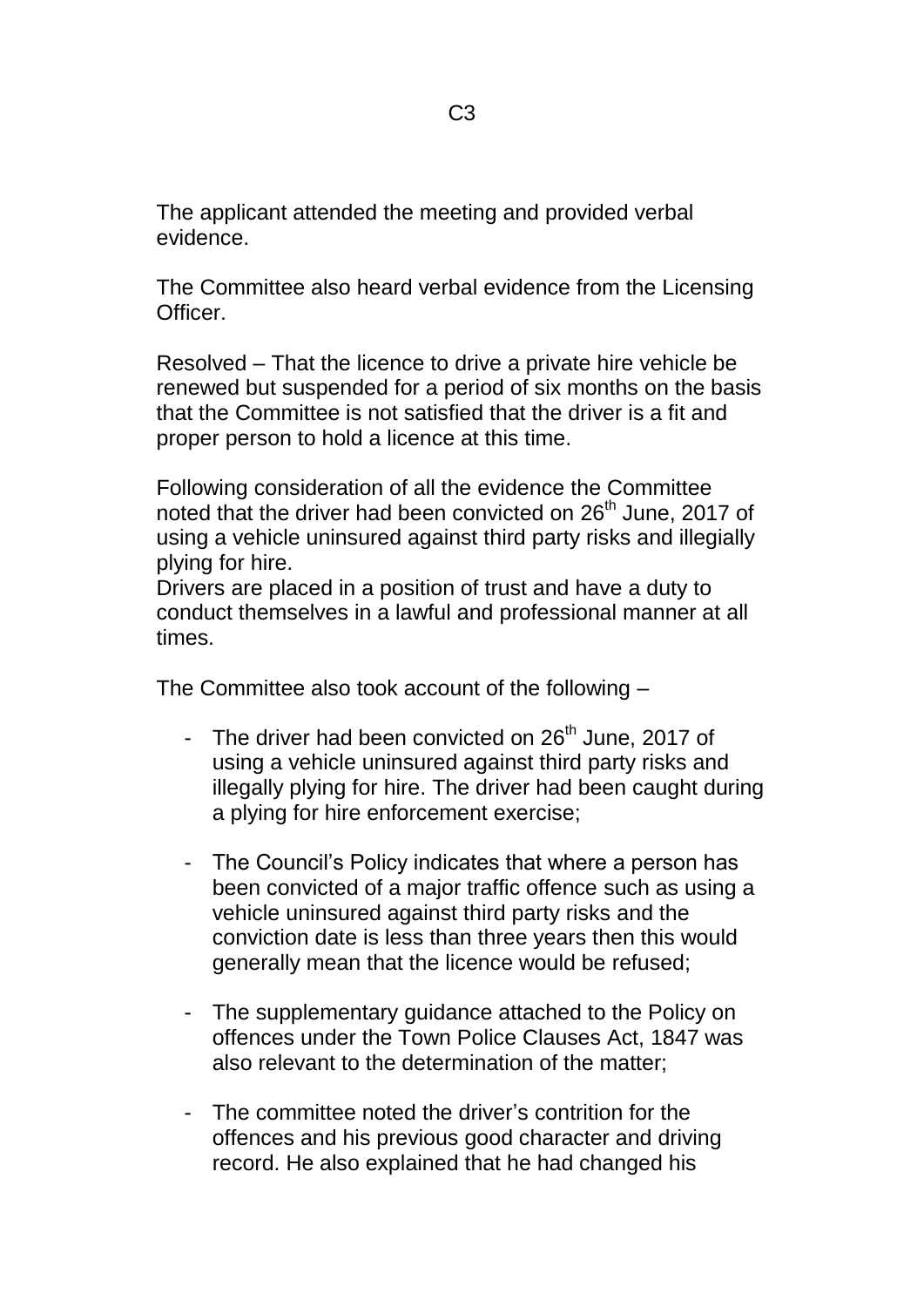working pattern to avoid the same mistake occurring again;

- The driver tabled 4 character references which the Committee gave limited weight to. He also tabled a document which detailed matters relating to his wife's medication, outgoings and his university fees;
- The loss of livelihood, as mentioned, was an irrelevant consideration in terms of the Committee's decision.

Members of the public and in particular, the elderly, infirm and children or vulnerable adults entrust their personal safety and wellbeing to private hire drivers whenever they take a journey. Passengers often travel alone and are vulnerable to inappropriate behaviour.

The Committee's primary duty is of conern for the safety and wellbeing of the public.

There is therefore reasonable cause to renew but suspend the private hire driver's licence for a period of six months.

### **26. MISCONDUCT BY LICENSED PRIVATE HIRE DRIVER LER/28/17**

The Director of Place submitted a report which set out details of misconduct allegations against a driver licenced to drive a private hire vehicle. The report went onto set out details of misconduct matters by the driver.

The driver attended the meeting and asked for consideration of the matter to be deferred to enable him to secure the services of a representative to assist him.

Resolved – That consideration of this matter be deferred until the next meeting when the Committee will consider this case whether or not the driver or his representative attend.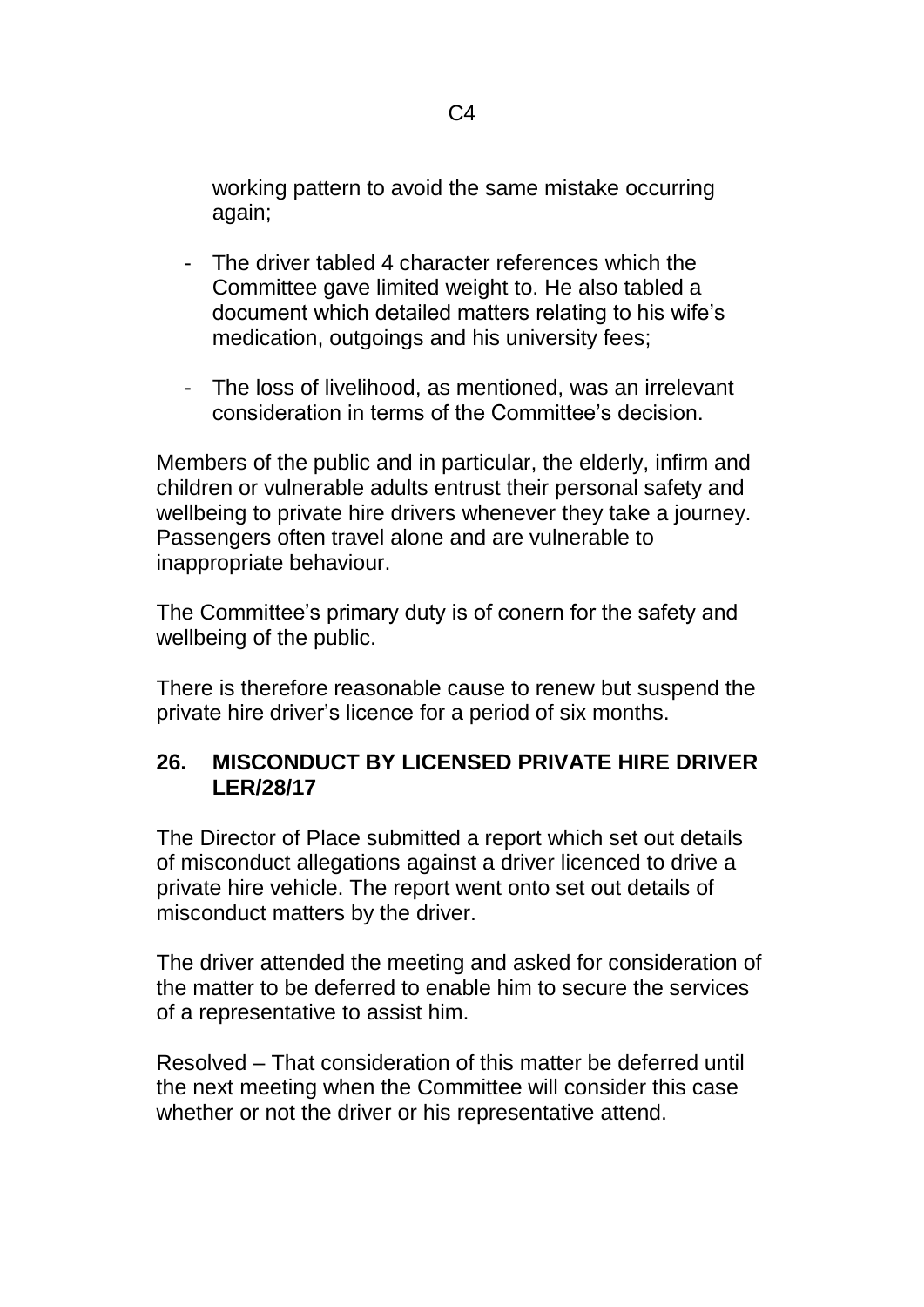### **27. MISCONDUCT BY LICENSED PRIVATE HIRE DRIVER LER/29/17**

The Director of Place submitted a report which set out details of misconduct allegations against a driver licenced to drive a private hire vehicle. The report went onto set out details of misconduct matters by the driver.

The applicant attended the meeting and provided verbal evidence.

The Committee also heard verbal evidence from the Licensing **Officer** 

Resolved – That the licence to drive a private hire vehicle be revoked on the basis that the Committee is not satisfied that the driver is a fit and proper person to hold a licence at this time.

Following consideration of all the evidence the Committee noted that the driver had been convicted on 26<sup>th</sup> June, 2017 of using a vehicle uninsured against third party risks and illegially plying for hire.

Drivers are placed in a position of trust and have a duty to conduct themselves in a lawful and professional manner at all times.

The Committee also took account of the following –

- The driver had been convicted on  $26<sup>th</sup>$  June, 2017 of using a vehicle uninsured against third party risks and illegally plying for hire. The driver had been caught during a plying for hire enforcement exercise;
- The Council's Policy indicates that where a person has been convicted of a major traffic offence such as using a vehicle uninsured against third party risks and the conviction date is less than three years then this would generally mean that the licence would be refused;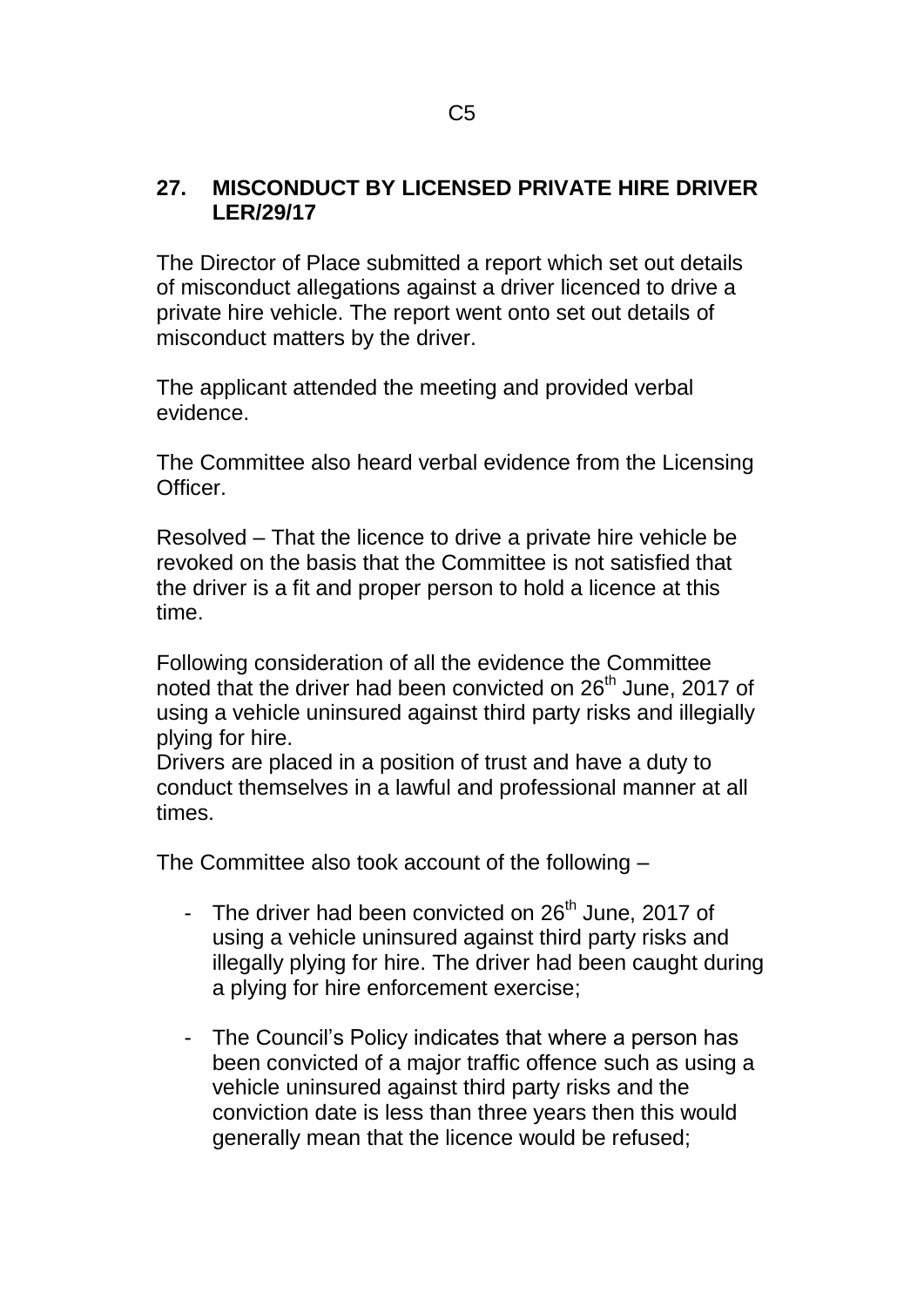- The supplementary guidance attached to the Policy on offences under the Town Police Clauses Act, 1847 was also relevant to the determination of the matter; and
- The driver also failed to declare the convictions from  $26<sup>th</sup>$ June, 2017 in accordance with the conditions of his licence.

Members of the public and in particular, the elderly, infirm and children or vulnerable adults entrust their personal safety and wellbeing to private hire drivers whenever they take a journey. Passengers often travel alone and are vulnerable to inappropriate behaviour.

The Committee's primary duty is of conern for the safety and wellbeing of the public.

There is therefore reasonable cause to revoke the private hire driver's licence with immediate effect on the grounds of public safety.

#### **28. APPLICATION TO RENEW A LICENCE TO DRIVE A PRIVATE HIRE VEHICLE LER/30/17**

The Director of Place submitted a report which set out details of an application which had been received to renew a licence to drive a private hire vehicle. The report went onto set out details of a misconduct matter by the applicant.

The applicant attended the meeting and provided verbal evidence.

The driver attended the meeting and asked for consideration of the matter to be deferred to enable him to secure the services of a representative to assist him.

Resolved – That consideration of this matter be deferred until the next meeting when the Committee will consider this case whether or not the driver or his representative attend.

(The meeting started at 2.00 p.m. and finished at 4.25pm)